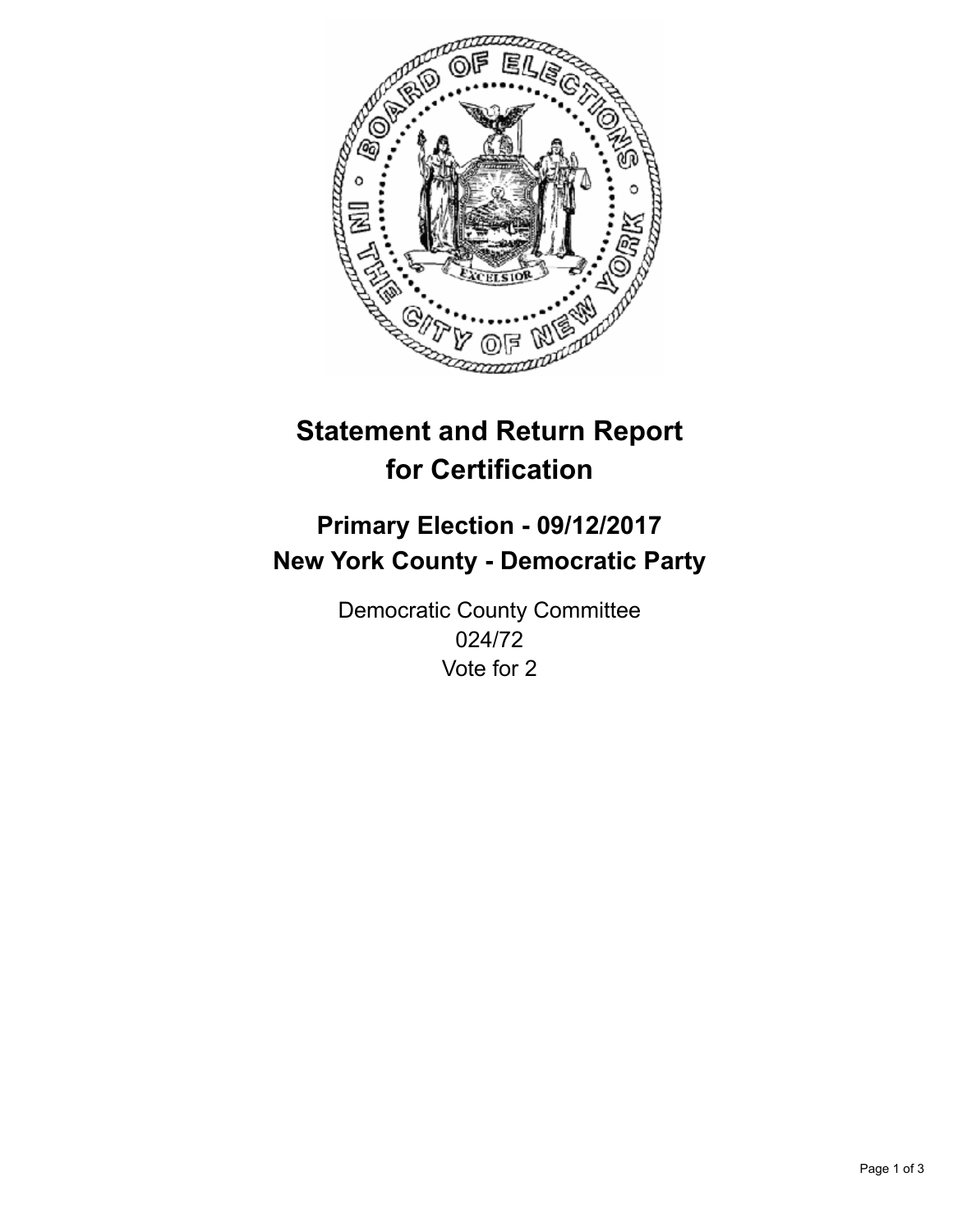

## **Assembly District 72**

| <b>PUBLIC COUNTER</b>                                    | 79 |
|----------------------------------------------------------|----|
| <b>MANUALLY COUNTED EMERGENCY</b>                        | 0  |
| ABSENTEE / MILITARY                                      |    |
| AFFIDAVIT                                                |    |
| <b>Total Ballots</b>                                     | 81 |
| Less - Inapplicable Federal/Special Presidential Ballots | 0  |
| <b>Total Applicable Ballots</b>                          | 81 |
| <b>MICHAEL ORTIZ</b>                                     | 21 |
| <b>BIENVENDIA CORPORAN</b>                               | 25 |
| CECILIO M. RAMIREZ                                       | 19 |
| <b>Total Votes</b>                                       | 65 |
| Unrecorded                                               | 97 |